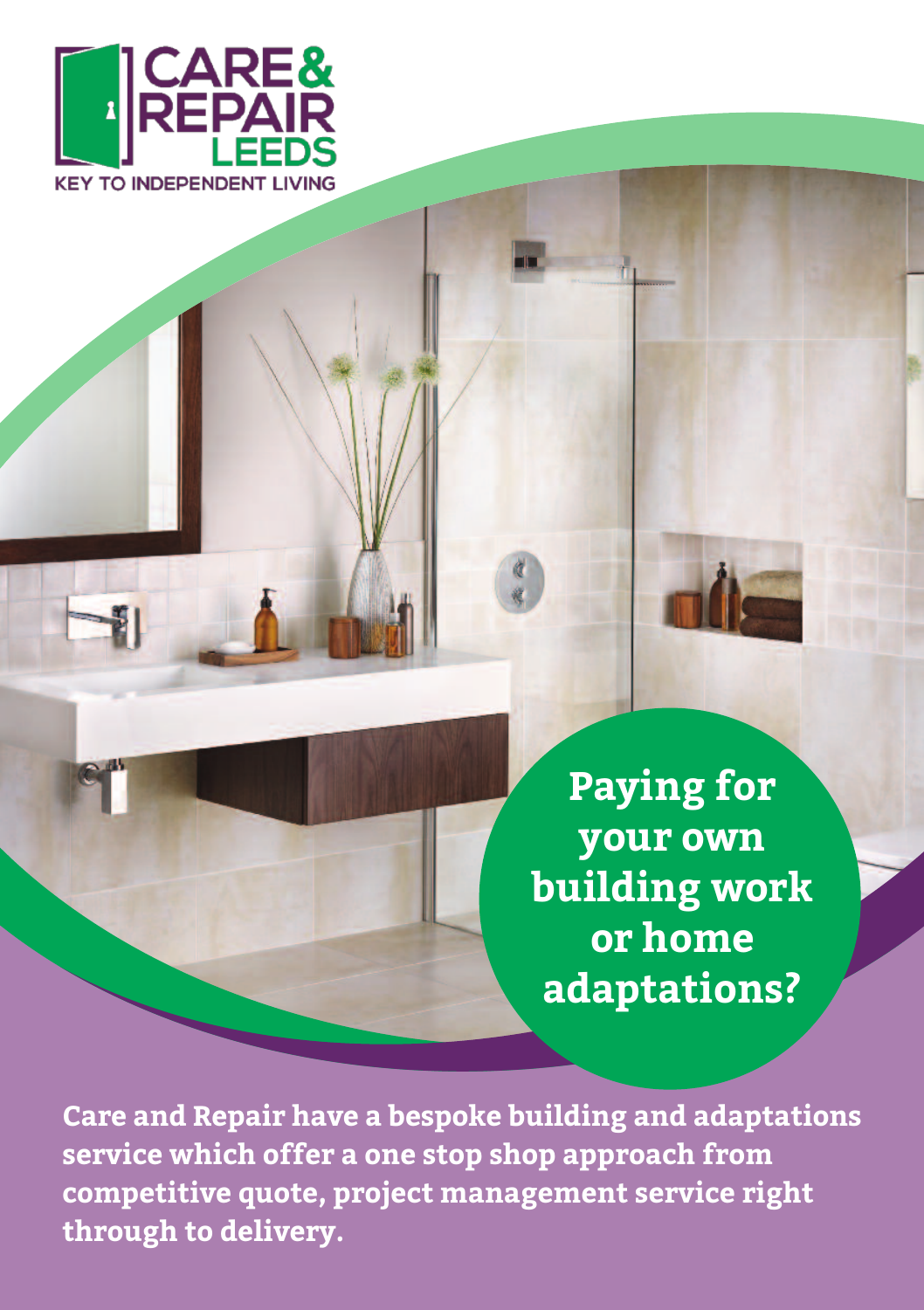#### **Who we are**

Care and Repair Leeds is an independent home improvement agency. We are a registered society with charitable status. We are a proven, trusted partner of Leeds City Council and the Leeds Clinical Commissioning Group.

We have over 33 years of experience in supporting people to live independently in their own homes.

Our Building & Adaptations Service includes handpicked tradespeople specialising in a wide range of building works, and a dedicated team of Technical Officers guiding you through every step of the way.

### **What can we do**

We can help you to continue to live independently in your own home by making it warm, safe and secure, and we work with other partner organisations to ensure you can access all the support you need. We offer you choice and control to help you maintain your independence in your own home with practical, yet flexible, solutions tailored to your individual needs.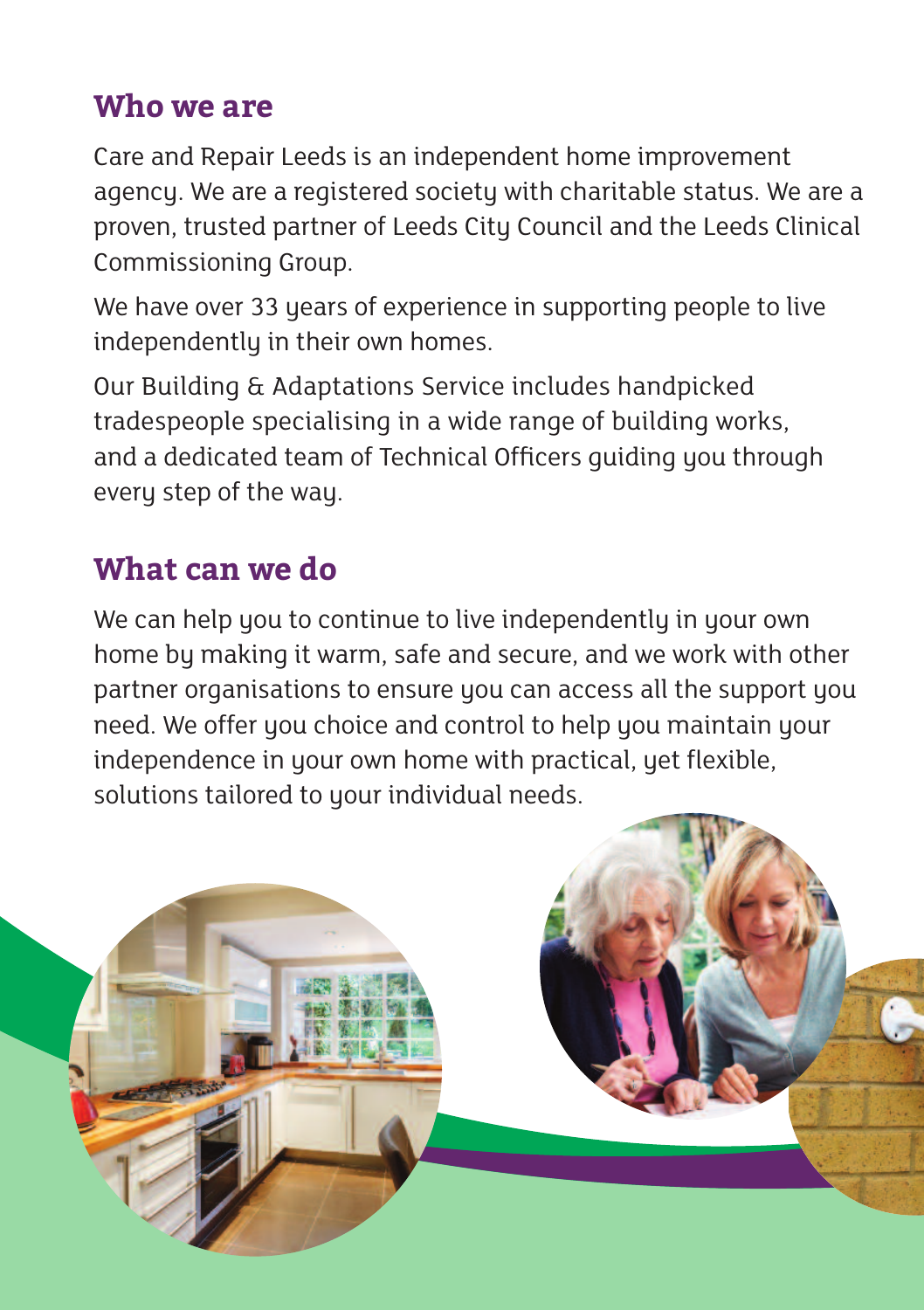## **Services available**

**Minor and Major Adaptations** – e.g. accessible showers, full wet room conversions, building extensions for downstairs bedroom and/or bathing facilities

**Large or Small Repair Work** – e.g. roofing, re-wiring, heating systems

**Project Managemen**t – we provide a dedicated Project Manager for your entire project from initial visit to full completion.

# **Self funded adaptations & home improvements**

If you need to pay for your own work you can rely on our awardwinning team to make your home improvements, adaptations and/or modifications stress free, leaving you with a new lease of life.

We have an imaginative and adaptable approach, working closely with you and/or your family to make what you want possible in your own home.

Even if you already have a builder we can still help with project management overseeing works.

pan

**Still not sure?** Give us a call to discuss your requirements